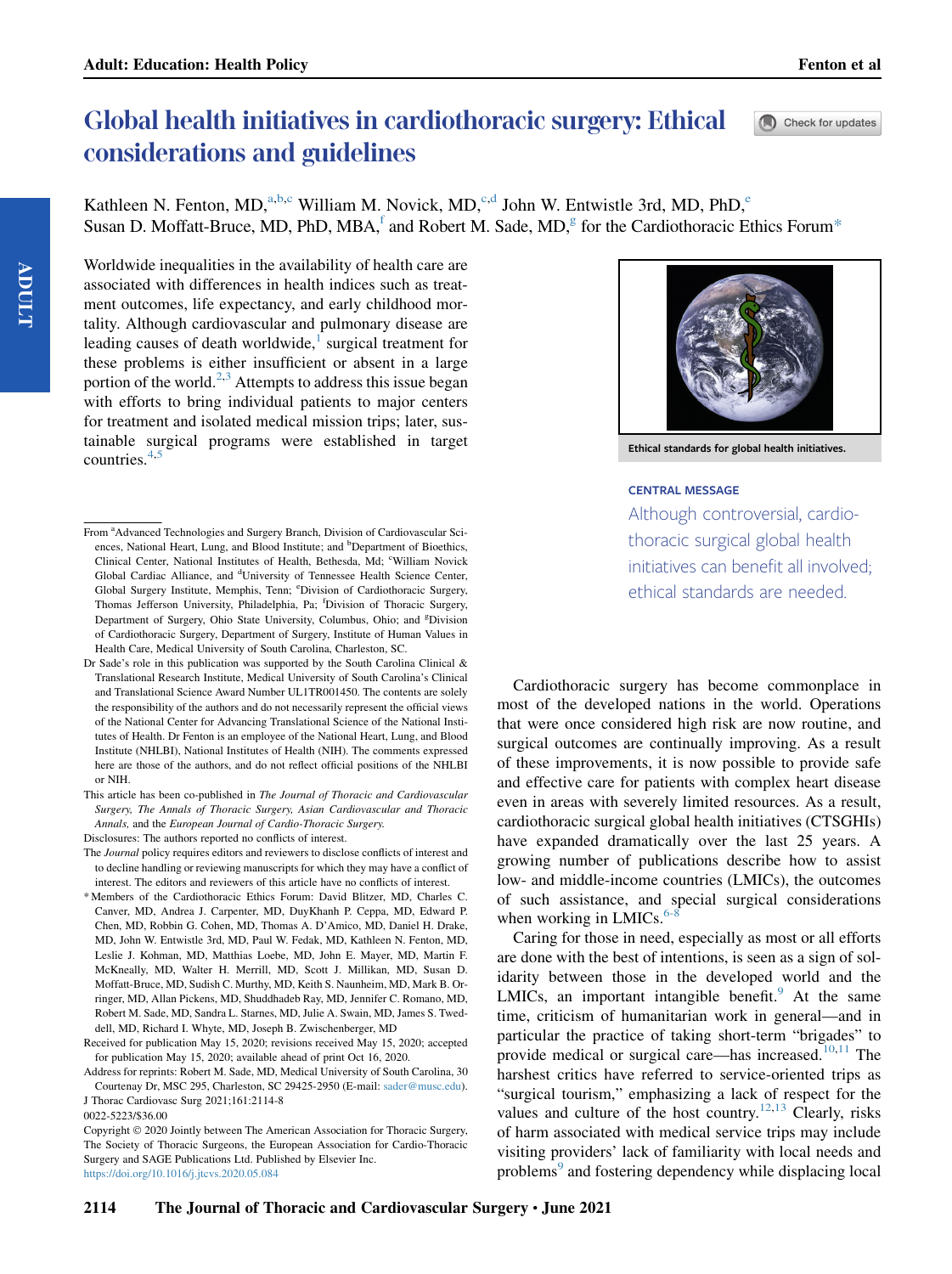providers[.14](#page-4-4) Furthermore, efforts may be both costly and ineffective.<sup>15</sup>

Although CTSGHIs are controversial, when done in the right way, they can benefit everyone involved. For that reason, ethical standards for global humanitarian work are clearly needed. One recent paper outlines ethical principles for global health activities in general,<sup>[16](#page-4-6)</sup> and the American College of Physicians has set guidelines for its members regarding medical trips. $17$  The purpose of this paper is to describe specific ethical issues affecting CTSGHIs and to provide guidelines for the ethical conduct of cardiothoracic surgeons, both those in leadership positions in humanitarian organizations responsible for the establishment of CTSGHIs and for those who participate as volunteers.

### ETHICAL FOUNDATION

As cardiothoracic surgeons, we recognize that our first responsibility is to safeguard the welfare of our patients, irrespective of demography and location; this is reflected in the first point (1.1) of both the Society of Thoracic Surgeons and the American Association for Thoracic Surgery codes of ethics: When caring for patients, members must hold the patient's welfare paramount.<sup>[18](#page-4-8),[19](#page-4-9)</sup> Although the obligation to our patients always takes precedence, we also have responsibilities toward those we have committed to teach, to our professional colleagues, and to society as a whole. These obligations are frequently complex, can potentially cause conflict, and when working in low-resource settings can create even more stressful ethical dilemmas. How specific ethical issues may play out in the course of CTSGHIs is described in the following sections.

### SITE SELECTION AND EARLY ORGANIZATION

All CTSGHIs begin well before travel arrangements are made, both for the program development leaders and for each individual surgeon-volunteer. Responsibility for travel expenses, travel equipment, and, if needed, malpractice coverage must be determined in advance.

Target sites do not have adequate cardiothoracic surgery for many reasons, and CTSGHIs may ultimately fail<sup>[8](#page-3-7),20</sup>; although these issues are beyond the scope of the current discussion, they explain why it is critical for program organizers and host country stakeholders (the local health care team, ministry of health or other government representatives, and hospital and community leaders, among others) to discuss in advance the goals for the project and what obstacles they have faced in the past and anticipate in the future.<sup>[18](#page-4-8)[,21](#page-4-11)</sup>

The need to jointly set goals and identify obstacles rests on the ethical principle of autonomy: the host stakeholders are in the best position and should be empowered to make decisions regarding what is best for their country. Joint goal setting is also pragmatic: the program success requires meeting the needs of the local team first and foremost, as

opposed to fulfilling the wishes of the donor organization. Other ethical principles that apply include distributive justice and beneficence: the local community and national ministry of health can place the prospect of cardiothoracic surgical care in the broader context of the needs of their population and health care system as a whole.

Advanced planning for CTGHIs also includes program organizers simultaneously working with funders and with potential volunteers. These interactions must be carried out with honesty and transparency regarding expectations for the number and type of patients to receive care, realistic prospects for program development, and a straightforward depiction of what alternative care models might already exist. Students, residents, and fellows may volunteer but will participate at the same level they would at their home institutions; they should not interfere with the primary purpose of educating the local staff. CTGHIs should not be considered opportunities to perform procedures that are outside the scope of practice at home or for the purpose of conducting unregulated research.

## PREPARATION BEFORE THE JOURNEY

Once the site has been selected and the team has been organized, preparation can begin for an individual trip or multiple missions. This requires close coordination with the host providers. Selection of potential patients or types of patients should be done in advance of the venture, according to the resources and personnel available, taking into account both the host team and the visiting staff.

Vigorous effort must be made to educate all parties involved. Host organizers can prepare their staffs by helping them to anticipate the number and type of patients who will be seen, and by explaining to them the exact preparation needed and anticipated roles and responsibilities. The visiting volunteers and staff should be educated about the anticipated patients, the resources available, the experience of their local colleagues, and the cultural norms, including everything from food and dress to interpersonal relations and religious and cultural positions on end-of-life care. Acquiring this understanding before the journey can enable more efficient resolution of problems that arise, sometimes precipitously, while the visitors are in the host community.

# WHILE IN THE COUNTRY

Although many ethical dilemmas can be averted with careful preparation and education, problems will certainly arise during the course of any CTSGHI. In particular, careful preparation and education, problems will certainly<br>arise during the course of any CTSGHI. In particular,<br>even though "appropriate" patients may have been carefully selected in advance, it is not uncommon to either discover errors in diagnosis or to be confronted with a patient who was not listed for a procedure but who requires urgent intervention. There are no easy answers to such problems, but they can be evaluated according to ethical principles. The principle of nonmaleficence dictates that this patient should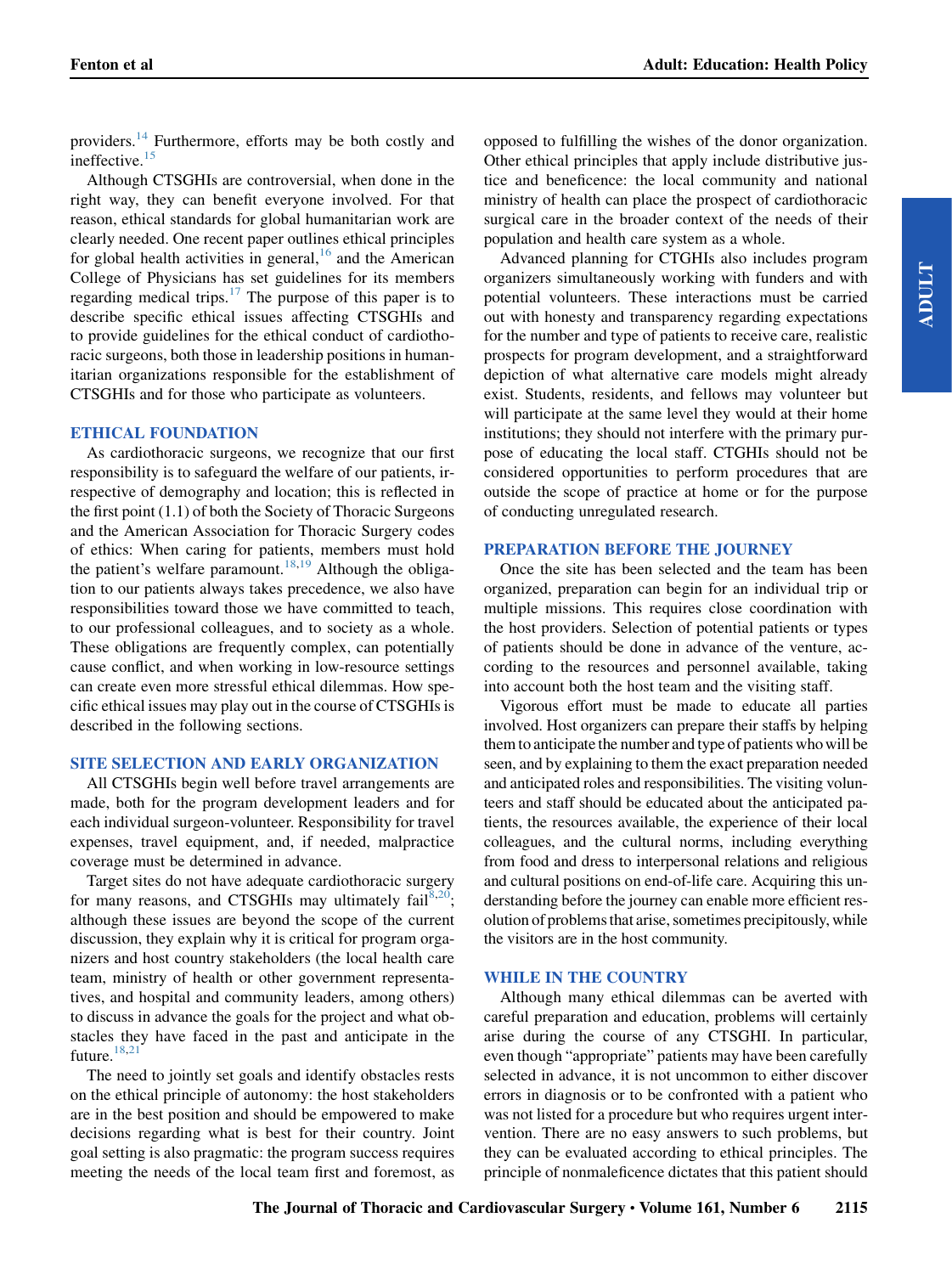not be harmed. Intervention should not be offered to a patient who is not likely to gain benefit; the patient might be too sick or the intervention too complicated for the individual practitioner, the team as a whole, or the resources available, including resources for postoperative care after the visitors have left.

A secondary but nonetheless real concern is that other patients should not be harmed. When personnel and other resources are limited, operating on a high-risk patient might put at risk the other patients who are in the intensive care unit (ICU) or on the ward if limited resources are diverted from them. Also at risk are other patients expecting intervention whose procedure might be canceled due to lack of resources, such as available space in the ICU. Finally, compromising the position of our local colleagues and potential future patients should be avoided; support from the government and the community is put at risk when outcomes are poor. Balancing responsibilities to individual patients, to colleagues, and to the local community as a whole may seem difficult to achieve but usually can be accomplished in practice.

Several other issues may arise relating to patient selection and surgical scheduling. It is of paramount importance that all the practitioners caring for patients must work within their customary scope of practice. As team leaders, surgeons must consider not only their own personal experience with a particular type of patient or procedure, both in general and in low-resource settings, but also the experience of the anesthesiologist, perfusionist, and ICU team. The types of patients who can undergo operations are frequently limited by issues that seldom arise in our home institutions, such as blood product availability or reliability of the oxygen supply. Finally, particularly near the end of a short-term trip, consideration should be given to what complications might occur and who will be able to manage them after the visiting team leaves. The question of whether to operate on the last day or two of a trip is complicated and should be discussed in detail in advance with the local team.

In most situations, the long-term goal of CTSGHIs is to foster the development of sustainable surgical programs, so mentoring the local providers is a key element. Patients are cared for jointly by the visitors and the local team. Procedures may be performed by the visitors with the local providers observing or assisting, or by the local providers with the visitors assisting, supervising, or merely advising. Ideally, the same mentors should be developing an ongoing relationship with practitioners in the same sites; this promotes a gradual transfer of experience and responsibility over time. Because one of the primary purposes of CTSGHIs is to mentor the local health care team and students, the visiting team students and residents should not displace the local team. Visiting residents and students can work closely with their local colleagues for mutual

benefit. Establishing expectations in an organized fashion from the start can maximize benefits for all involved. $^{22}$  $^{22}$  $^{22}$  In all cases, based on the principle of respect for persons, the operating surgeon, whether local or visitor, should participate in all aspects of patient care, including preoperative evaluation, obtaining informed consent, and continuing postoperative care.

The CTSGHI and host organizers should ensure the availability of qualified interpreters who not only understand English (or the visiting team's language) and are fluent in the local language but are well versed in medical terminology in both languages. This is particularly important for postoperative intensive care and appropriate communication of orders and instructions.

While caring for complex patients in resource-limited environments, shortages of necessary medications and supplies are frequent. In this situation, an ethical dilemma might appear: can it ever be appropriate to use expired medphes are frequent. In this situation, an ethical diferential<br>might appear: can it ever be appropriate to use expired med-<br>ications and supplies, or to resterilize and reuse "single-use ications and supplies, or to resterilize and reuse "single-use<br>only" disposable equipment? Although some have categorically stated that such items must never be used, $15,16$  $15,16$ available evidence suggests that expiration dates are often "soft," that products may often or even usually be safe and effective long after the stated expiration date, $^{23}$  $^{23}$  $^{23}$  and that even the US government maintains a list and inventory of such products that can be distributed in case of urgent or emergent need. $^{24}$  $^{24}$  $^{24}$ 

Arguments against use of these products include appeals to justice and nonmaleficence: if they are not deemed safe for patients at home, they should not be used them abroad. Contrary to this position, however, appeal may be made to the principle of beneficence to argue in favor of their use, in cases in which there are no other options: use of an expired item may make it possible to perform a procedure or care for a patient in cases where it otherwise would not be feasible. Following these principles, expired medications and expired or reused supplies can be used when all of the following circumstances apply: the use is necessary because there are no other options, such medications and supplies are legal or allowable in the host country, and the local providers (and, if appropriate, the involved patients) know and agree with their use.

Finally, visiting teams must learn about and respect local norms, customs, and values when they might alter patient care, including, in particular, different beliefs and practices regarding the end of life. Patient modesty should always be respected, and what that means can vary greatly from one culture to another. Visiting team members also should pay attention to their own attire; arriving at the hospital dressed as vacationers rather than as doctors and nurses may contribute to the criticism that visiting surgeons do not treat local patients with the same respect as they treat their own. Respecting local norms does not mean responding positively to them in every case, however. Visiting team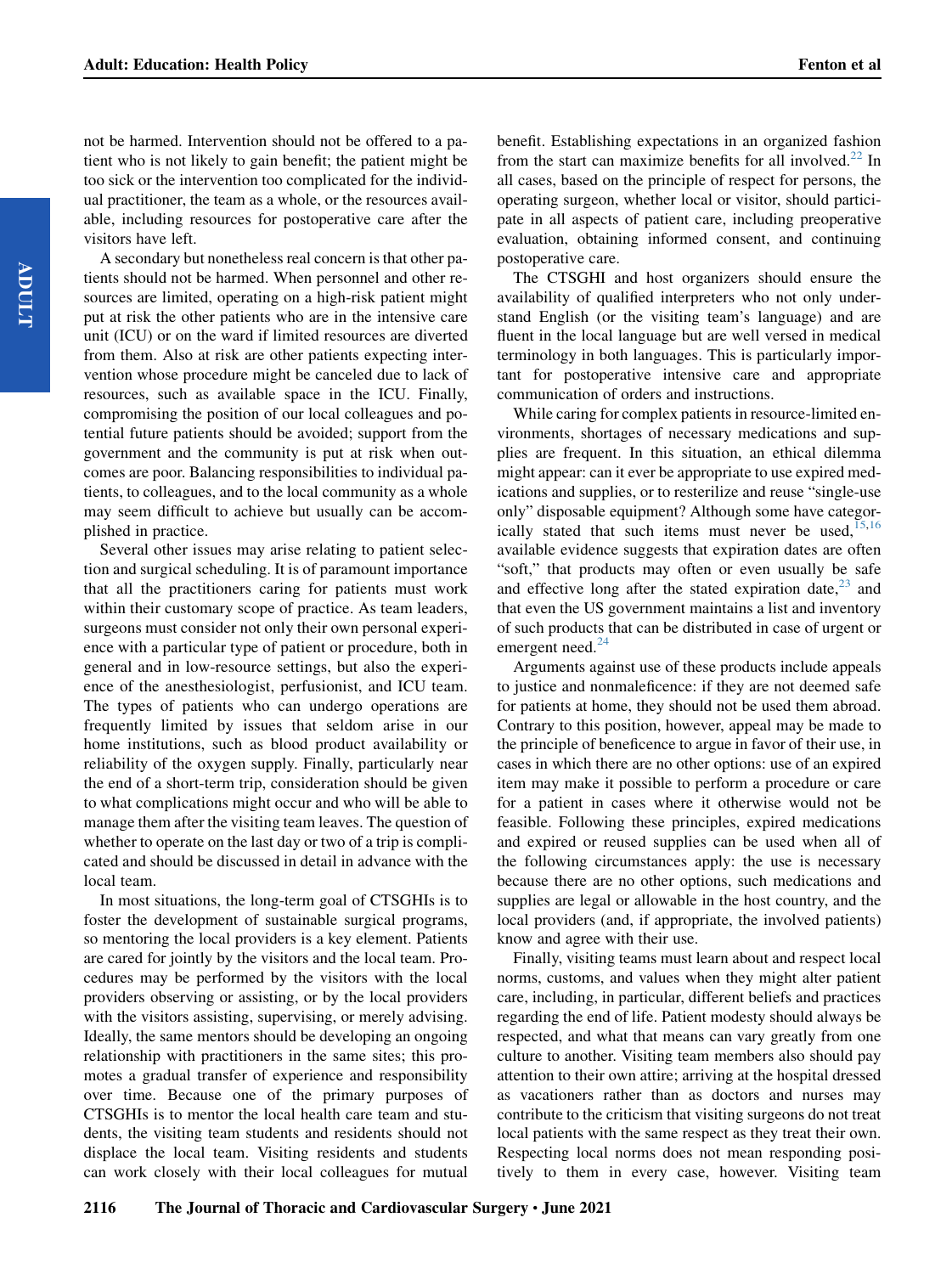members are not obligated do anything that they would personally consider clearly unethical.

#### AFTER THE JOURNEY

At or near the end of any CTSGHI, ideally while still in the host country, a formal or informal discussion to review the experience with all involved could be helpful. This debriefing might include a structured discussion of the patients, what went well, what could be improved, how contact will be maintained between the local providers and their mentors as patient recovery continues, and what plans can be made for subsequent initiatives. In addition, reviewing travel arrangements, local staffing, and any cultural lessons learned on both sides can be valuable.

These discussions could be followed later by debriefing of the volunteers and staff of the visiting team, as well as host stakeholders. The results of these debriefings should be documented in both English and the host local language when possible, and should be made available to the CTSGHI organization as well as to the hosts in order to improve future endeavors. A CTSGHI database of patient demographics, diseases treated, procedures performed, and long-term outcomes can help to improve understanding of heart disease in the host countries and to assess the needs for ongoing support.

### ETHICAL GUIDELINES FOR CARDIOTHORACIC SURGERY GLOBAL HEALTH INITIATIVES

- 1. Responsibility to the patient is paramount and requires that surgeons should:
	- a. offer procedures to patients who have a reasonable chance of benefitting from them, based not only on their diagnosis and condition but also on the resources and personnel available;
	- b. operate within their normal scope of practice and ensure that other practitioners do so as well;
	- c. if performing the operation, personally evaluate the patient before surgery, explain the surgery (with a competent interpreter if necessary), and care for the patient after surgery.
- 2. Responsibility to the local providers and to other local stakeholders requires that the visiting medical team should:
	- a. emphasize teaching and empowering the local staff;
	- b. avoid initiatives that are service-only without efforts at teaching or program building, except in unusual circumstances;
	- c. allow a limited number of visiting trainees for surgery, anesthesia, and intensive care to participate with the understanding that the local trainees will receive priority;
- d. clearly outline program organization and goals in advance for all stakeholders, including local providers, ministries of health, and others, and should develop plans in keeping with local needs and priorities;
- e. respect local norms, priorities, and customs.
- 3. Responsibility to volunteers and other participants requires that the visiting team leaders should:
	- a. clarify for all members of the visiting team the time investment and sources of funding for travel expenses and any needed salary support;
	- b. make available details related to the mission so that volunteers can align their own expectations and goals with those of both the sponsoring organization and the specific CTSGHI;
	- c. provide volunteers with pre-departure education that includes information regarding logistics, available resources, local personnel, and cultural norms;
	- d. identify staff or seasoned volunteers who can serve as resources for questions and concerns while in the country;
	- e. debrief staff and volunteers after the trip whenever possible.
- 4. Responsibility to donors and other payers requires that surgeons within the CTSGHI organization should ensure that:
	- a. fund-raisers give prospective donors honest and transparent information in advance regarding local needs, goals, and expected results, including both patient outcomes and program building;
	- b. all sponsors are informed of the results after completion of each CTSGHI, including clinical outcomes, local team education, and lessons learned.

#### <span id="page-3-0"></span>References

- 1. [GBD 2017 Causes of Death Collaborators. Global, regional, and national age](http://refhub.elsevier.com/S0022-5223(20)31320-9/sref1)[sex-specific mortality for 282 causes of death in 195 countries and territories,](http://refhub.elsevier.com/S0022-5223(20)31320-9/sref1) [1980-2017: a systematic analysis for the Global Burden of Disease Study](http://refhub.elsevier.com/S0022-5223(20)31320-9/sref1) 2017. Lancet[. 2018;392:1736-88.](http://refhub.elsevier.com/S0022-5223(20)31320-9/sref1)
- <span id="page-3-1"></span>2. [Neirotti R. Paediatric cardiac surgery in less privileged parts of the world.](http://refhub.elsevier.com/S0022-5223(20)31320-9/sref2) Cardiol Young[. 2004;14:341-6](http://refhub.elsevier.com/S0022-5223(20)31320-9/sref2).
- <span id="page-3-2"></span>3. [Cox JL. Presidential address: changing boundaries.](http://refhub.elsevier.com/S0022-5223(20)31320-9/sref3) J Thorac Cardiovasc Surg. [2001;122:413-8](http://refhub.elsevier.com/S0022-5223(20)31320-9/sref3).
- <span id="page-3-3"></span>4. [Young JN, Everett J, Simsic JM, Taggart NW, Litwin SB, Lusin N, et al. A](http://refhub.elsevier.com/S0022-5223(20)31320-9/sref4) [stepwise model for delivering medical humanitarian aid requiring complex](http://refhub.elsevier.com/S0022-5223(20)31320-9/sref4) interventions. [J Thorac Cardiovasc Surg](http://refhub.elsevier.com/S0022-5223(20)31320-9/sref4). 2014;148:2480-9.
- <span id="page-3-4"></span>5. [Novick WM, Stidham GL, Karl TR, Arnold R, Ani](http://refhub.elsevier.com/S0022-5223(20)31320-9/sref5)[c D, Rao SO, et al. Paediatric](http://refhub.elsevier.com/S0022-5223(20)31320-9/sref5) [cardiac assistance in developing and transitional countries: the impact of a](http://refhub.elsevier.com/S0022-5223(20)31320-9/sref5) [fourteen year effort.](http://refhub.elsevier.com/S0022-5223(20)31320-9/sref5) Cardiol Young. 2008;18:316-23.
- <span id="page-3-5"></span>6. [Bolton WS, Aruparayil N, Quyn A, Scott J, Wood A, Bundu I, et al. Dissemi](http://refhub.elsevier.com/S0022-5223(20)31320-9/sref6)[nating technology in global surgery.](http://refhub.elsevier.com/S0022-5223(20)31320-9/sref6) Br J Surg. 2019;106:e34-43.
- 7. [Novick WM, Sandoval N, Lazorhysynets VV, Castillo V, Baskevitch A, Mo X,](http://refhub.elsevier.com/S0022-5223(20)31320-9/sref7) [et al. Flap valve double patch closure of ventricular septal defects in children](http://refhub.elsevier.com/S0022-5223(20)31320-9/sref7) [with increased pulmonary vascular resistance.](http://refhub.elsevier.com/S0022-5223(20)31320-9/sref7) Ann Thorac Surg. 2005;79:21-8.
- <span id="page-3-7"></span>8. [Fenton KN, Castillo SH, Claro CD, Novick WM. Teamwork and program organiza](http://refhub.elsevier.com/S0022-5223(20)31320-9/sref8)tion in developing countries. [World J Pediatr Congenit Heart Surg](http://refhub.elsevier.com/S0022-5223(20)31320-9/sref8). 2011;2:219-24.
- <span id="page-3-6"></span>9. [Martiniuk ALC, Manoucheherian M, Negin JA, Zwi AB. Brain gains: a literature](http://refhub.elsevier.com/S0022-5223(20)31320-9/sref9) [review of medical missions to low and middle-income countries.](http://refhub.elsevier.com/S0022-5223(20)31320-9/sref9) BMC Health Serv Res[. 2012;12:134](http://refhub.elsevier.com/S0022-5223(20)31320-9/sref9).